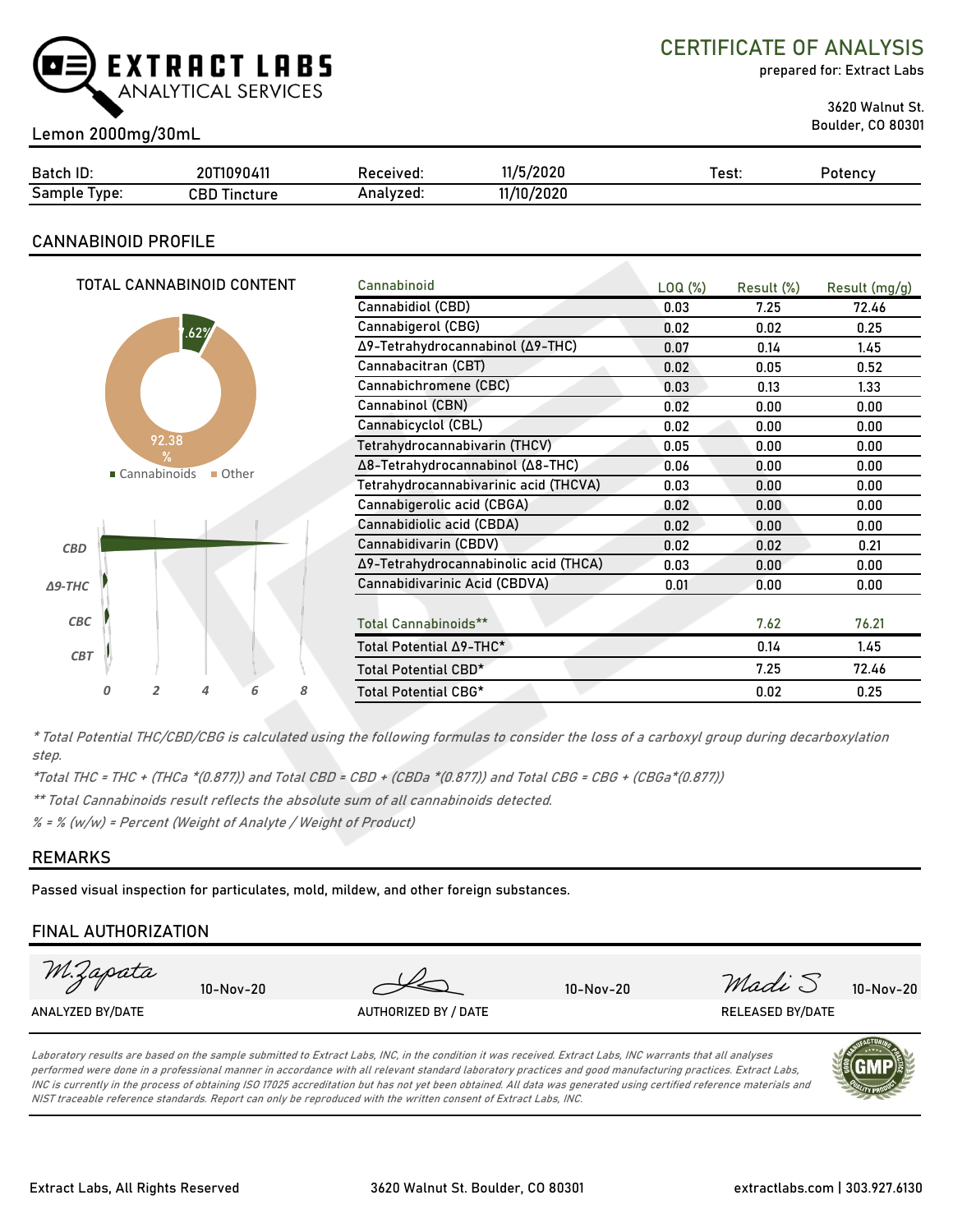

CERTIFICATE OF ANALYSIS

### prepared for: EXTRACT LABS *3620 WALNUT STREET BOULDER, CO 80301*

### 2000mg/30ml Lemon Tincture

| <b>Batch ID:</b> | 20T1090411                    | Test ID:          | T000108549            |
|------------------|-------------------------------|-------------------|-----------------------|
| Type:            | Concentrate                   | <b>Submitted:</b> | 11/06/2020 @ 12:53 PM |
| Test:            | <b>Microbial Contaminants</b> | Started:          | 11/10/2020            |
| Method:          | TM24, TM25, TM26, TM27, TM28  | Reported:         | 11/13/2020            |
|                  |                               |                   |                       |

# MICROBIAL CONTAMINANTS

| Contaminant                    | Result (CFU/g)* |  |
|--------------------------------|-----------------|--|
| <b>Total Aerobic Count**</b>   | None Detected   |  |
| <b>Total Coliforms**</b>       | None Detected   |  |
| <b>Total Yeast and Molds**</b> | None Detected   |  |
| E. coli                        | Absent          |  |
| STEC and 0157 E. coli          | None Detected   |  |
| <b>Salmonella</b>              | None Detected   |  |

*\* CFU/g = Colony Forming Unit per Gram*

\*\* Values recorded in scientific notation, a common microbial practice of expressing numbers that are too large to be conveniently

 *written in decimal form.*

*Examples: 10^2 = 100 CFU 10^3 = 1,000 CFU 10^4 = 10,000 CFU 10^5 = 100,000 CFU*

#### NOTES:

Total Aerobic: None Detected Coliforms: None Detected TYM: None Detected Free from visual mold, mildew, and foreign matter

# FINAL APPROVAL

Tori King 13-Nov-2020 12:36 PM

Scott Hansen 13-Nov-2020 9:49 PM

### PREPARED BY / DATE APPROVED BY / DATE

*Testing results are based solely upon the sample submitted to Botanacor Laboratories, LLC, in the condition it was received. Botanacor Laboratories,*  LLC warrants that all analytical work is conducted professionally in accordance with all applicable standard laboratory practices using validated *methods. Data was generated using an unbroken chain of comparison to NIST traceable Reference Standards and Certified Reference Materials. This report may not be reproduced, except in full, without the written approval of Botanacor Laboratories, LLC. ISO/IEC 17025:2005 Accredited A2LA Certificate Number 4329.03. Testing associated with this certificate of analysis performed by an external ISO17025 accredited provider.*



Botanacor Laboratories™, All Rights Reserved | 1301 S Jason St Unit K, Denver, CO 80223 | 888.800.8223 | www.botanacor.com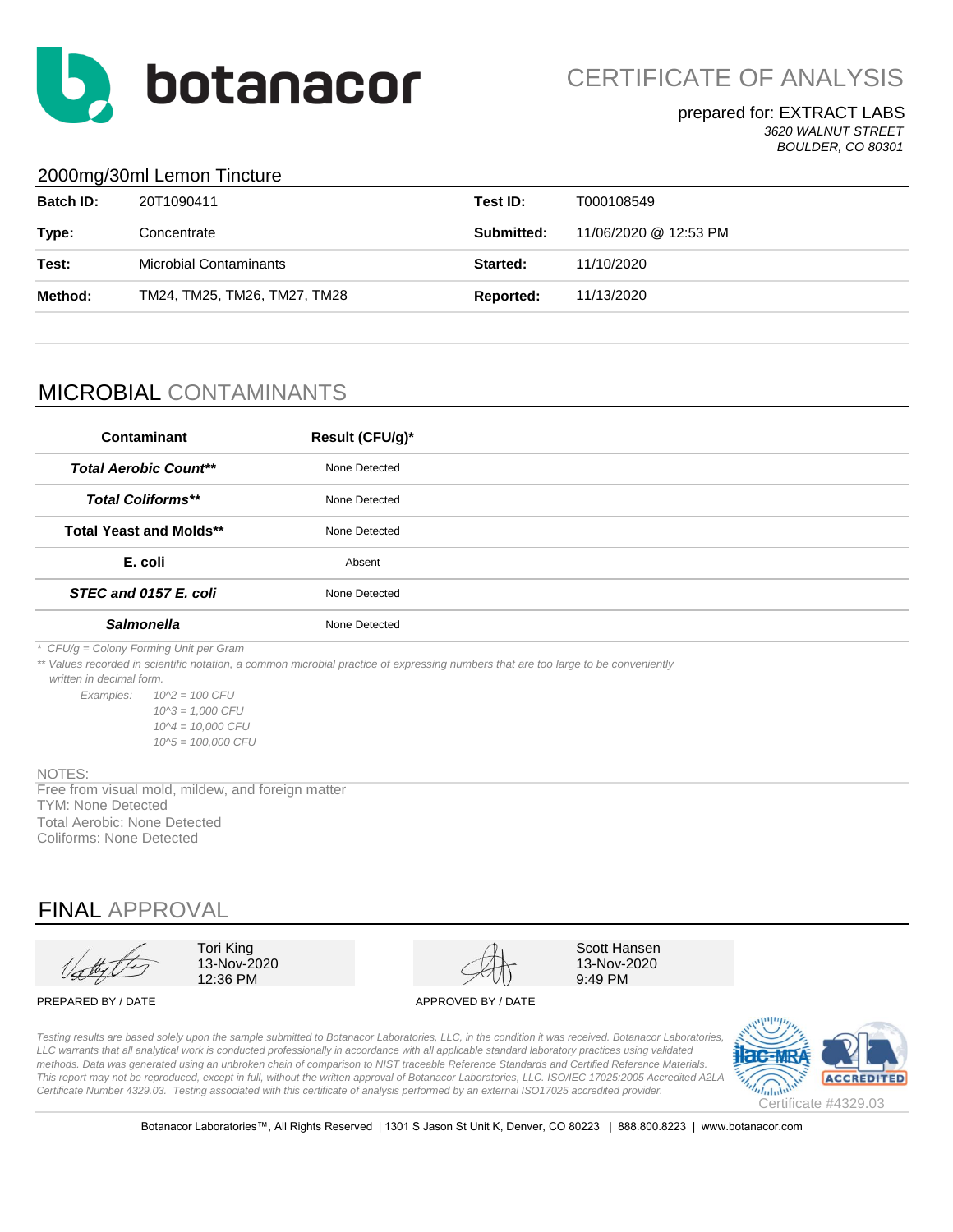

CERTIFICATE OF ANALYSIS

prepared for: Extract Labs

 3620 Walnut St. Boulder, CO 80301

## Lemon - 2000mg/30ml

| Batch ID:        | 20T1090411          | Received: | 11/5/2020 | Test. | <b>Residual Solvents</b> |
|------------------|---------------------|-----------|-----------|-------|--------------------------|
| Sample<br>I vpe: | <b>CBD Tincture</b> | Analvzed: | 11/9/2020 |       |                          |
|                  |                     |           |           |       |                          |

### RESIDUAL SOLVENTS

| <b>SOLVENT</b>           | <b>REPORTABLE RANGE</b> | <b>RESULT</b> (ppm) |
|--------------------------|-------------------------|---------------------|
| Acetone                  | 100-1000                | 0.00                |
| Acetonitrile             | 100-1000                | 0.00                |
| Benzene                  | $0.2 - 4$               | 0.00                |
| <b>Butanes</b>           | 100-1000                | 0.00                |
| Ethanol                  | 100-1000                | 0.00                |
| <b>Ethyl Acetate</b>     | 100-1000                | 0.00                |
| Heptane                  | 100-1000                | 0.00                |
| <b>Hexanes</b>           | $6 - 120$               | 0.00                |
| <b>Isopropyl Alcohol</b> | 100-1000                | 0.00                |
| Methanol                 | 100-1000                | 0.00                |
| Pentane                  | 100-1000                | 0.00                |
| Propane                  | 100-1000                | 0.00                |
| Toluene                  | $18 - 360$              | 0.00                |
| Xylenes                  | 43-860                  | 0.00                |
|                          |                         |                     |

### REMARKS

Passed visual inspection for particulates, mold, mildew, and other foreign substances.

### FINAL AUTHORIZATION

M.Zapata

9-Nov-20 9-Nov-20 9-Nov-20  $Md\alpha\omega$  9-Nov-20

ANALYZED BY/DATE AUTHORIZED BY / DATE AUTHORIZED BY / DATE RELEASED BY/DATE

Laboratory results are based on the sample submitted to Extract Labs, INC, in the condition it was received. Extract Labs, INC warrants that all analyses performed were done in a professional manner in accordance with all relevant standard laboratory practices and good manufacturing practices. Extract Labs, INC is currently in the process of obtaining ISO 17025 accreditation but has not yet been obtained. All data was generated using certified reference materials and NIST traceable reference standards. Report can only be reproduced with the written consent of Extract Labs, INC.